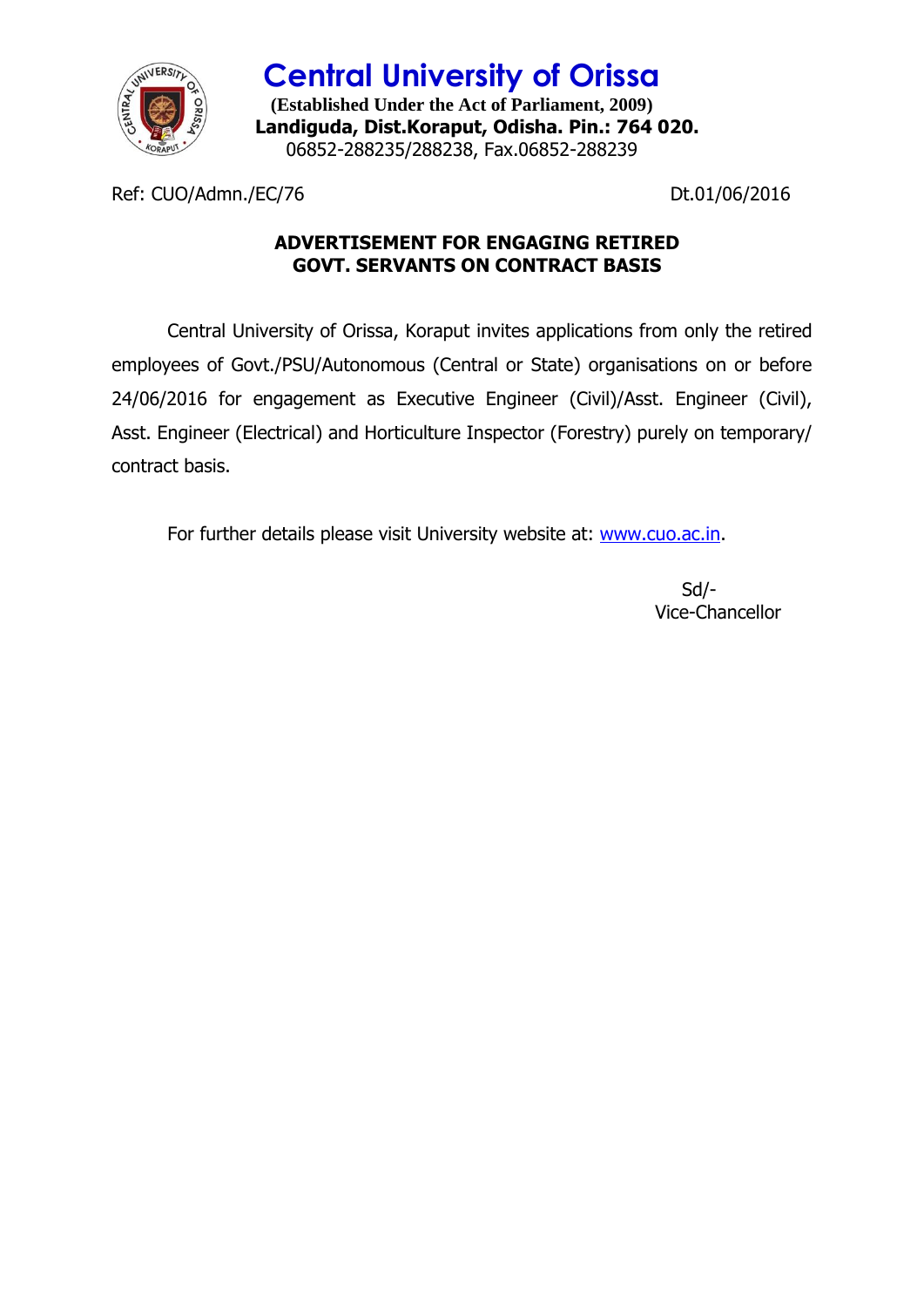



**(Established under the Act of Parliament, 2009) Landiguda, Dist.-Koraput, Odisha. Pin.: 764 021.** Tele/Fax.06852-288239

Ref: CUO/Admn./EC/76 Dt.01/06/2016

## **ADVERTISEMENT FOR ENGAGING RETIRED GOVT. SERVANTS ON CONTRACT BASIS**

#### **Essential Terms & Conditions**.

1. Application along with curriculum-vitae is invited from retired employees of Govt./PSU/Autonomous (Central or State) organisations for engagement as Executive Engineer [Civil Buildings)]/Asst. Engineer [Civil Buildings)]/Horticulture Inspector (Forestry) and Guest House Supervisor purely on temporary contract basis. The details of the posts are as under:-

| SI.No. | Name of the post                                                             | No. of<br>post | <b>Monthly</b><br><b>Consolidated</b><br><b>Remuneration (INR)</b> |
|--------|------------------------------------------------------------------------------|----------------|--------------------------------------------------------------------|
| (a)    | Executive Engineer [Civil (Buildings)]/<br>Asst. Engineer [Civil(Buildings)] | $01*$          | 30,000.00 per month                                                |
| (b)    | Assistant Engineer (Electrical)                                              | 01             | 25,000.00 per month                                                |
| (c)    | Horticulture Inspector (Forestry)                                            | 01             | 20,000.00 per month                                                |

[\* In the event of non-receipt of application/non-suitability of candidates the post of Executive Engineer will be converted as Asst. Engineer (Civil) with remuneration of Rs.25,000/- per month].

2. Qualification and experience for persons to be considered for contractual appointment:-

| SI.No. | Name of the post                                  | <b>Experience</b>                                                                                                                                                                                                                                                                                                    |
|--------|---------------------------------------------------|----------------------------------------------------------------------------------------------------------------------------------------------------------------------------------------------------------------------------------------------------------------------------------------------------------------------|
| (a)    | <b>Executive Engineer</b><br>[Civil (Buildings)]* | The candidate must be working as Executive<br>(i)<br>Engineer (Civil)/Asst. Engineer (Civil) at the time of<br>retirement.<br>(ii) Must have an experience of working in Building<br>Construction and colony maintenance. Experience of<br>irrigation/bridge construction/ road etc. will not be<br>given weightage. |
| (b)    | <b>Assistant Engineer</b><br>(Electrical)         | (i) The candidate must be working as Assistant<br>Engineer (Electrical) at the time of retirement.<br>Must have an experience of working in Building<br>(ii)<br>Construction and colony maintenance.<br>(iii) Candidates having experience in dealing with<br>HT/LT line connection will be preferred.               |
| (c)    | Horticulture<br>Inspector<br>(Forestry)           | The candidate must have worked in Supervisory<br>capacity (Gr-'B' or Gr-'C') in a State/Central forest<br>department in the area of plantation and planning.                                                                                                                                                         |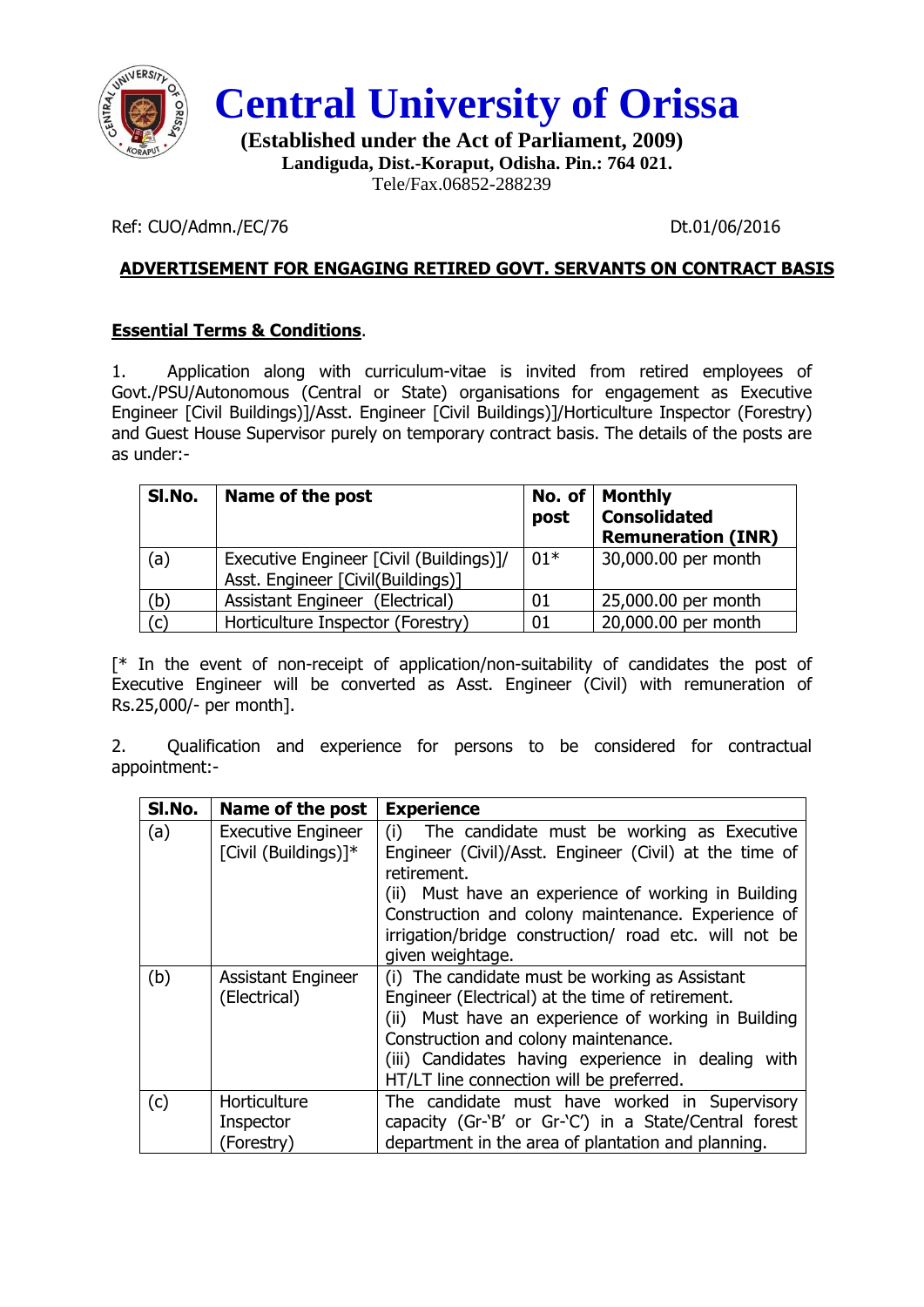### 3. **Other Conditions**:-

- (a) The applicant must be a retired employee of Govt./PSU/Autonomous (Central or State) organisations.
- (b) Their age must not be more than 65 years of age as on 01/06/2016.
- (c) The engagement is purely on contractual basis.
- (d) Selection of the candidate will be made only on review of their Curriculum-Vitae by the University.
- (e) No travelling allowance will be admissible to the candidates joining for duties.
- (f) The candidate will not be entitled for any HRA, CCA or any other relief.
- (g) Applicants not having experience in the relevant domain shall not be considered at all.
- (h) Applicant residing at or near to Koraput shall be preferred.

4. **Last date of submission of application**. Last date of submission of application form along with enclosures is **24/06/2016**.

5. **Submission of Application**: Application form along with curriculum-vitae and self attested copies of educational/experience certificates is to be sent to the **Dy. Registrar (Administration), Central University of Orissa, Koraput, Landiguda, Koraput, Odisha–764 020** by Registered/Speed Post only super-scribing "Application for the post of …………………………….." on top of the envelope.

6. For other details about the University please visit our website: **"www.cuo.ac.in"**

Vice-Chancellor